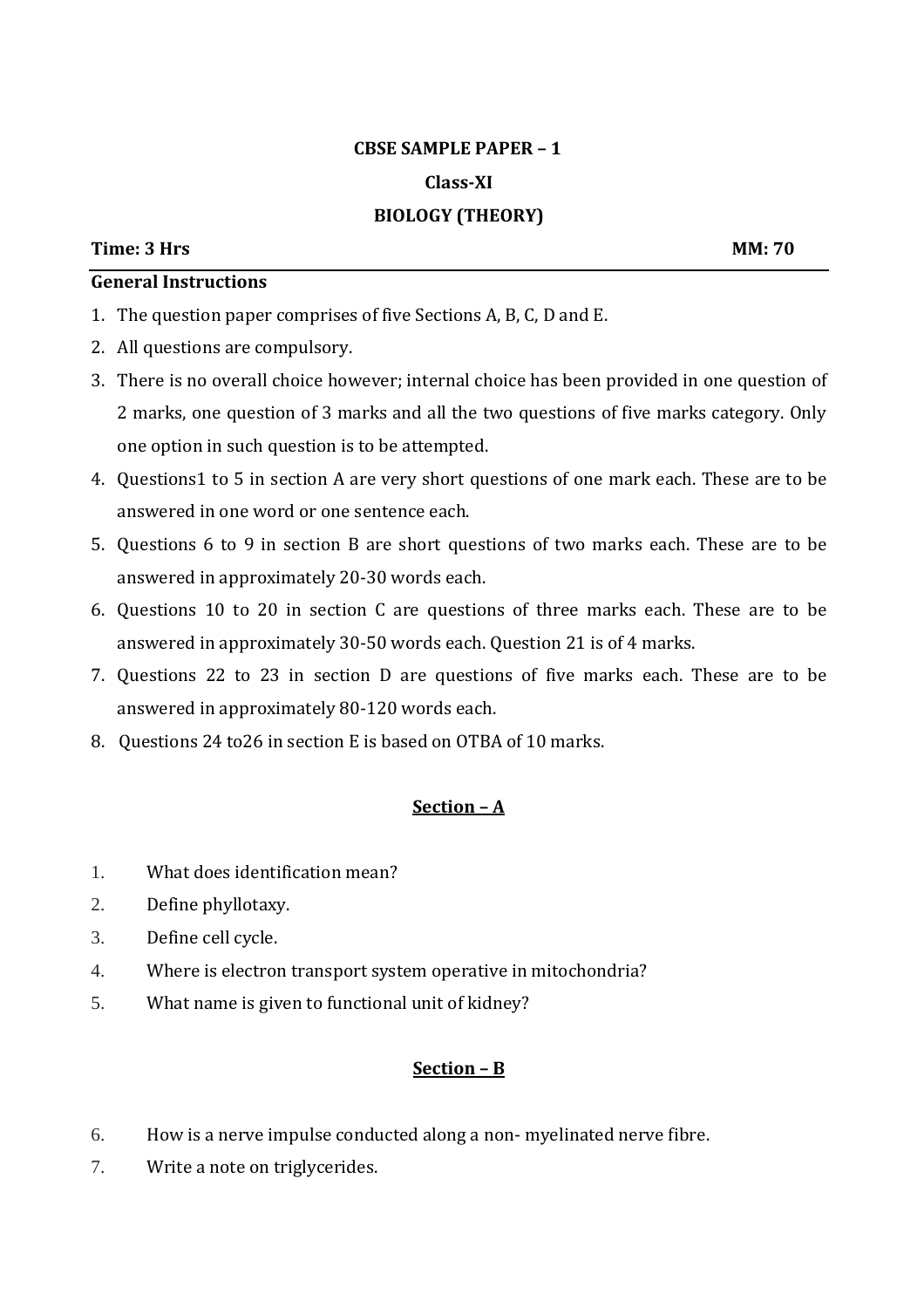Or

Explain haplontic and diplontic life cycles by giving examples.

- 8. What are Biomolecules?
- 9. Differentiate hyperglycemia and hypoglycemia.

## **Section – C**

- 10. Enumerate the peculiar features that you find in phylum chordata.
- 11. What was Van Niel's experiment? Give the equation of photosynthesis given by him
- 12. What are the muscle tissues? What are the three types of muscles found in human beings?
- 13. What are ERV and IRV? Give various steps involves in respiration.
- 14. Describe the process of crossing over. What is its significance?
- 15. Describe the structure of chloroplast.

Or

Draw a labelled diagram of female reproductive system of a cockroach.

- 16. Describe PSI and PSII
- 17. Describe the three types of spores formed by asexual reproduction in fung
- 18. What is systemic circulation? Describe its importance. Why are the walls of the ventricle more muscular than the walls of atria?
- 19. Explain the initiation of muscle contraction. What is the role of sacroplasmic reticulum, myosin head and F-Actin during contraction in striated muscles?
- 20. Describe the process of inspiration under normal conditions.
- 21. **Ramesh was rushed to a nearby hospital after an accident which caused a lot of blood loss. The hospital failed to supply O negative blood for transfusion. Abdul was attending a patient come to know about the situation and agreed to donate blood being the same blood group. Ramesh's mother initially refused but was later convinced by her daughter.**
- **a. What values do you find in Abdul?**
- **b. Why O positive blood can't be transfused to Ramesh?**
- **c. What is the basis of blood grouping?**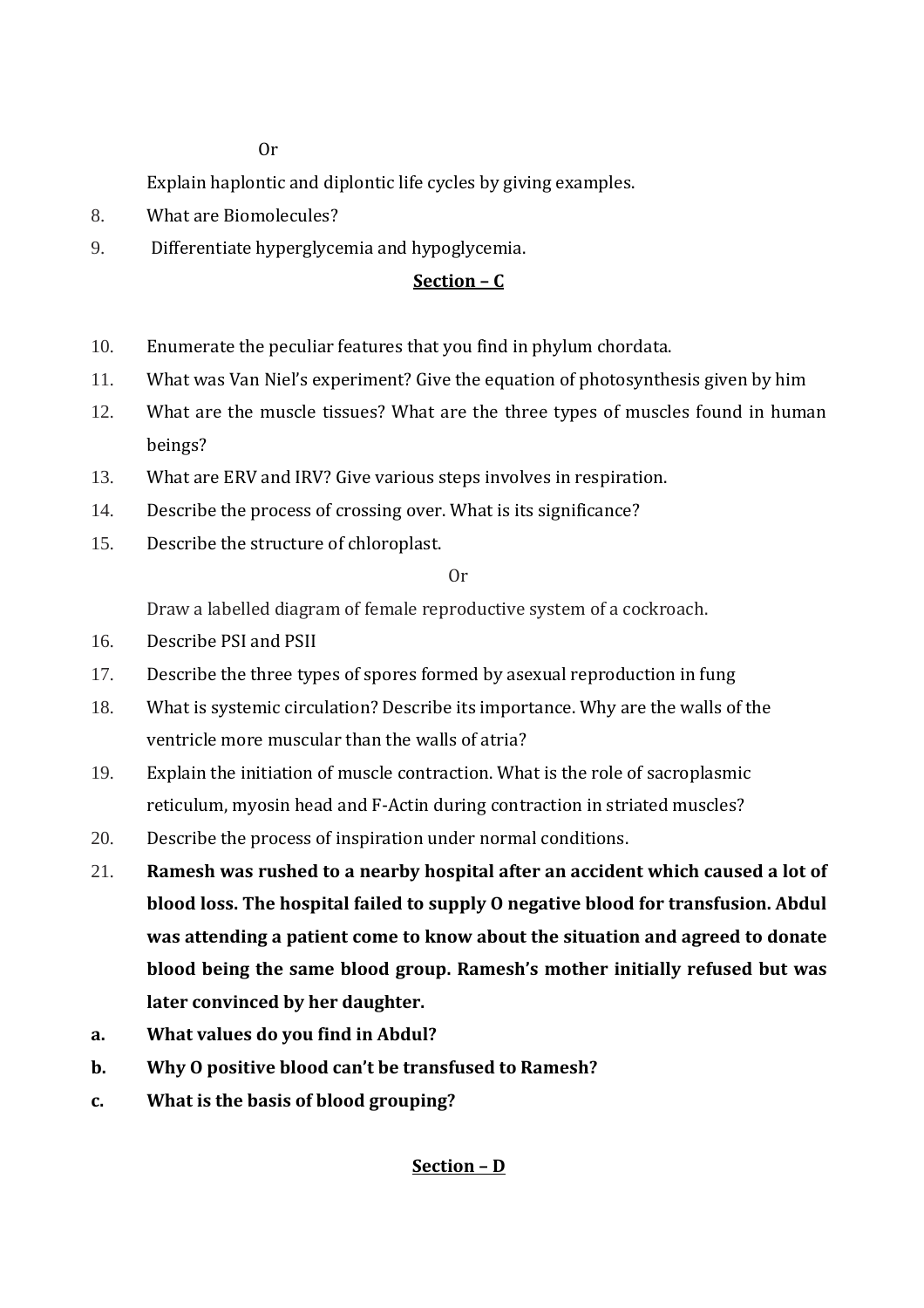22. Explain the system of ETS and oxidative phosphorylation.

Or

- a) Which one of the plant growth regulator would you use, if you are asked to:
	- i) Induce rooting in a twig
	- ii) Quick ripening of a fruit
	- iii) Delay in leaf senescence
	- iv) Induce immediate stomatal closure in leaves
	- v) Increase length of a dwarf plant
- b) Define photoperiodism.
- 23. Draw a labeled diagram of the detailed structure of a nephron.

Or

Write a note on two types of simple tissues with neat diagram.

| 24. OTBA Question | 2 mark |
|-------------------|--------|
| 25. OTBA Question | 3 mark |
| 26. OTBA Question | 5 mark |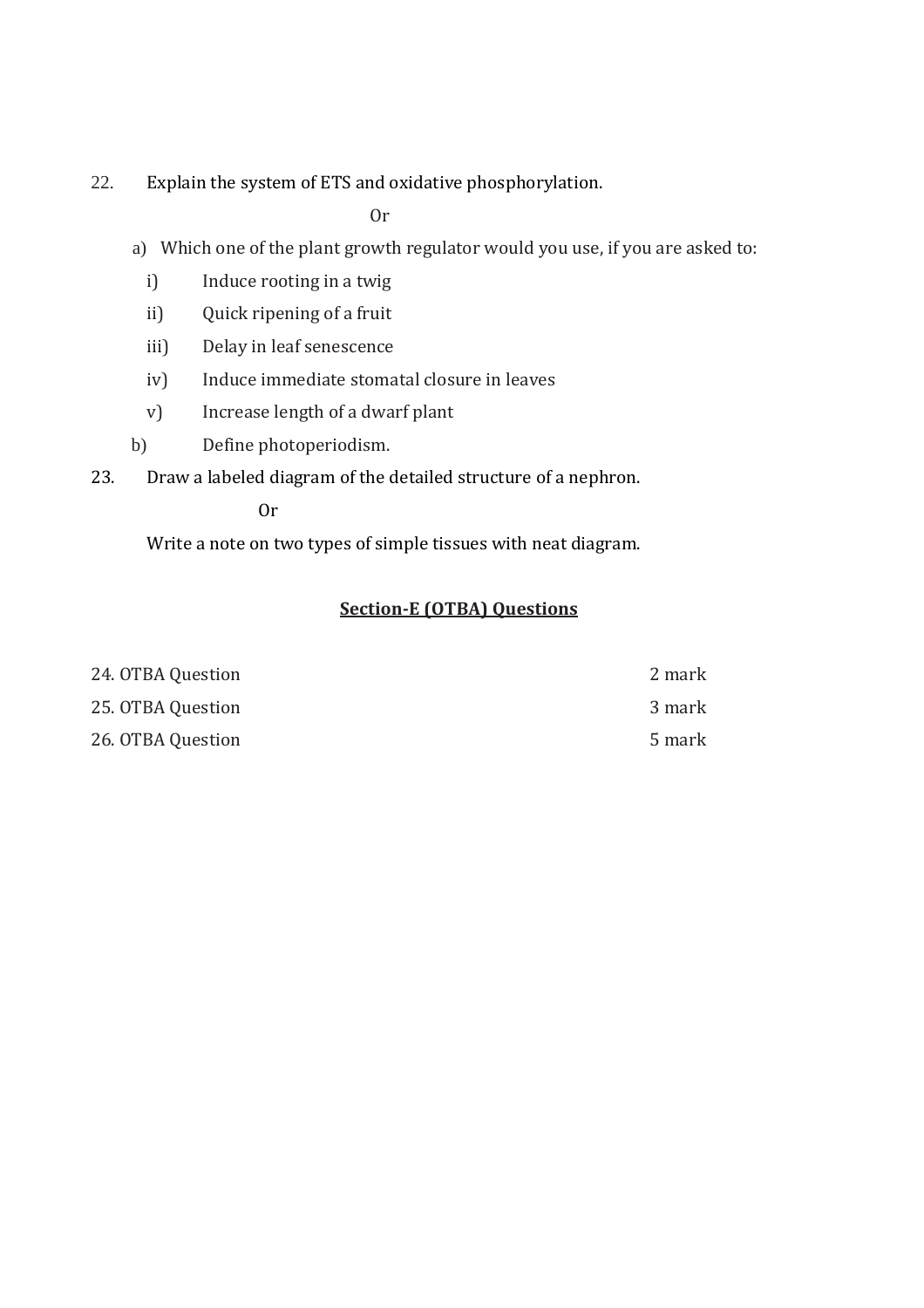## **CBSE SAMPLE PAPER – 2 Class-XI BIOLOGY (THEORY)**

#### **Time: 3 Hrs MM: 70**

### **General Instructions**

- 1. The question paper comprises of five Sections A, B, C, D and E.
- 2. All questions are compulsory.
- 3. There is no overall choice however; internal choice has been provided in one question of 2 marks, one question of 3 marks and all the two questions of five marks category. Only one option in such question is to be attempted.
- 4. Questions1 to 5 in section A are very short questions of one mark each. These are to be answered in one word or one sentence each.
- 5. Questions 6 to 9 in section B are short questions of two marks each. These are to be answered in approximately 20-30 words each.
- 6. Questions 10 to 20 in section C are questions of three marks each. These are to be answered in approximately 30-50 words each. Question 21 is of 4 marks.
- 7. Questions 22 to 23 in section D are questions of five marks each. These are to be answered in approximately 80-120 words each.
- 8. Questions 24 to26 in section E is based on OTBA of 10 marks.

#### **Section – A**

- 1. What is cytotaxonomy?
- 2. How is phyllode helpful to a plant?
- 3. Define totipotency?
- 4. Name the basic unit of chitin molecule?
- 5. Which chlorophyll is termed as universal photosynthetic pigment?

- 6. What is peristalsis? How does it help in digestion?
- 7. Why are starch and glycogen more suitable than glucose as storage products?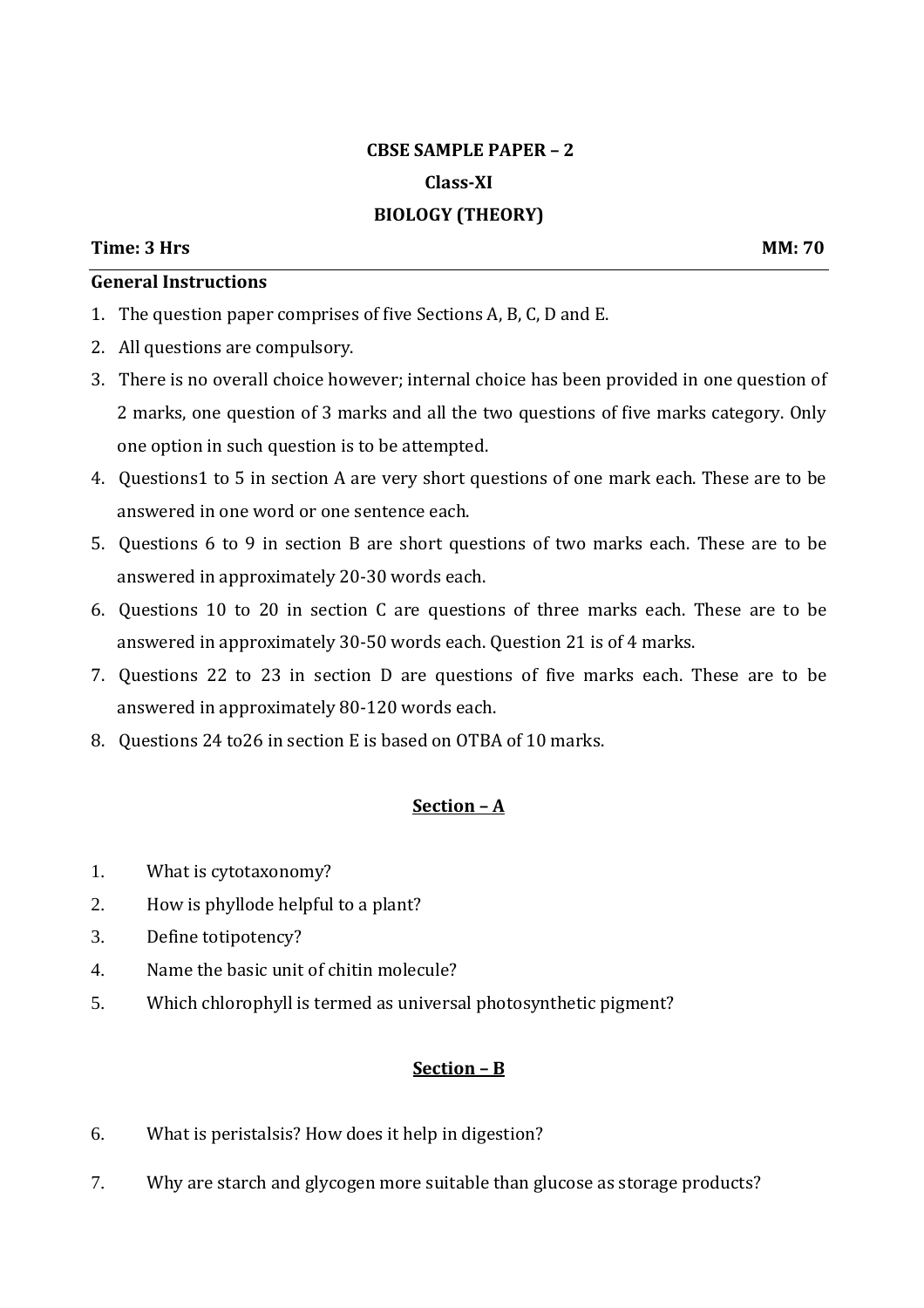Or

Where is yellow bone marrow present? What is its fate in case of anemia?

- 8. What is water potential? Why is it negative in value?
- 9. Differentiate between parasympathetic and sympathetic nerves?

## **Section – C**

- 10. How does calcium affect the process of muscle contraction?
- 11. Explain the main steps in aerobic respiration.
- 12. Why is posterior pituitary known as storage, releaser centre?
- 13. What is partial pressure? How does it help in gaseous exchange during respiration?
- 14. With the help of diagram only depict the events that occur during prophase I of meiotic division.
- 15. Which parts of the plant produce gibberellins? State two functions of this phytohormones.

#### Or

Draw a labelled diagram of female reproductive system of a cockroach.

- 16. Differentiate between absorption spectrum and action spectrum.
- 17. What are phospholipids? Briefly discuss their structure, properties and functions.
- 18. Name the enzyme for protein digestion in gastric, pancreatic and intestinal juices, substrate they digest, and the product of their action.
- 19. Define hygroscopic and capillary waters? Which is not available to plants and why?
- 20. Explain the general characters of Reptilia with respect to respiration, excretion and reproduction.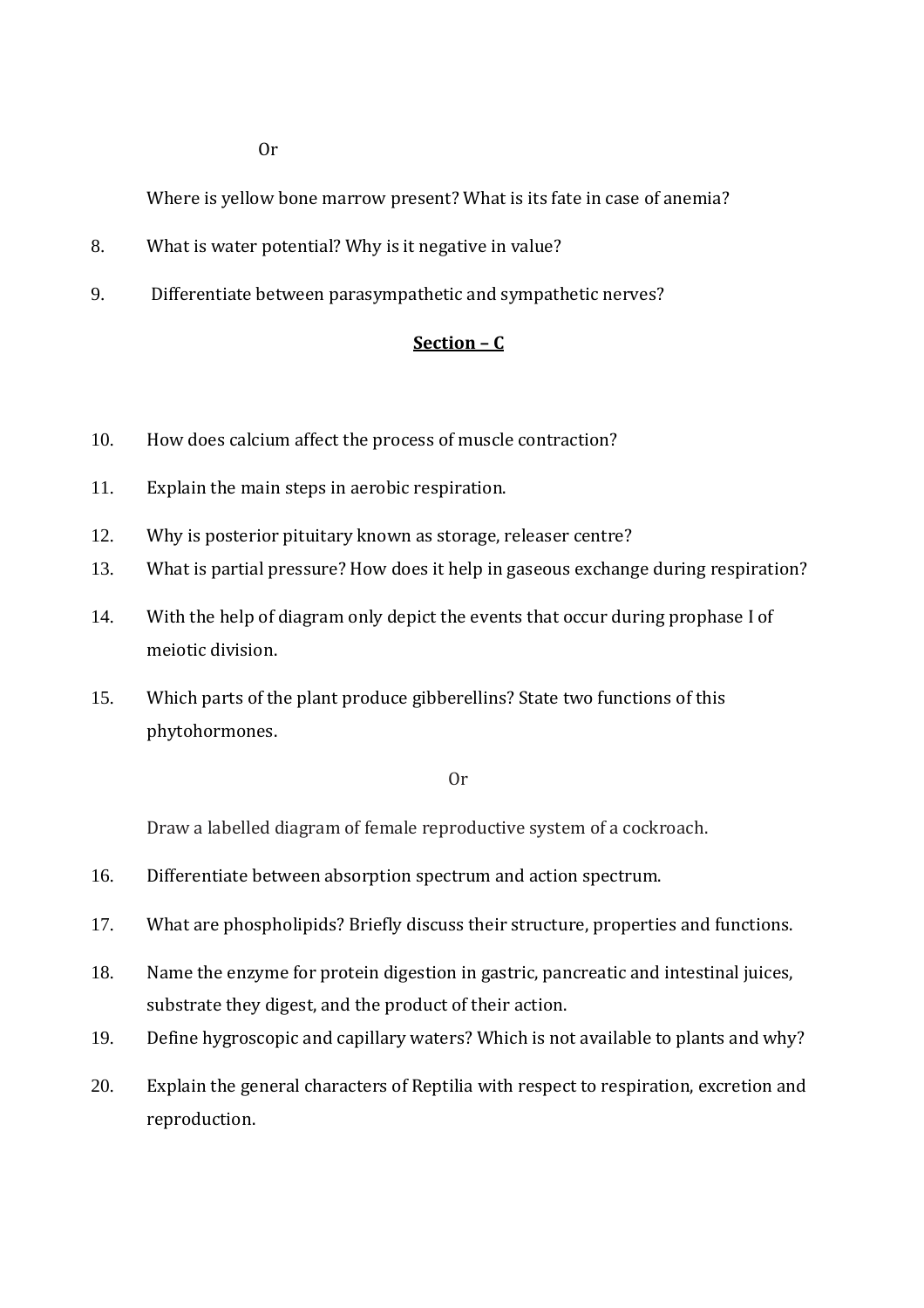- 21. **Prabhakar is a son of a fisherman. He uses to go seashore along with father when he catches fishes using fishing net. Along with fishes, many other creatures comes out of water in net. Prabhakar use to throw them back in sea although his father do not care about it.**
- **a. What values do you find in Prabhakar?**
- **b. Why is use to throw back the other creatures back to sea?**
- **c. Name some species that might comes out of sea in fishing net.**

22. Describe the C3 pathway. How it differ from C4 pathway?

Or

- a) Explain the different types of muscular tissues with diagram?
- b) Name the following
	- i) Muscular tissues found in heart.
	- ii) Muscular tissue attached with bone.
	- iii) Animal tissues that form our skin
- 23. What are amino acids? Discuss their types and functions.

#### Or

Explain the mechanism of breathing in human being with neat suitable diagram.

| 24. OTBA Question | 2 mark |
|-------------------|--------|
| 25. OTBA Question | 3 mark |
| 26. OTBA Question | 5 mark |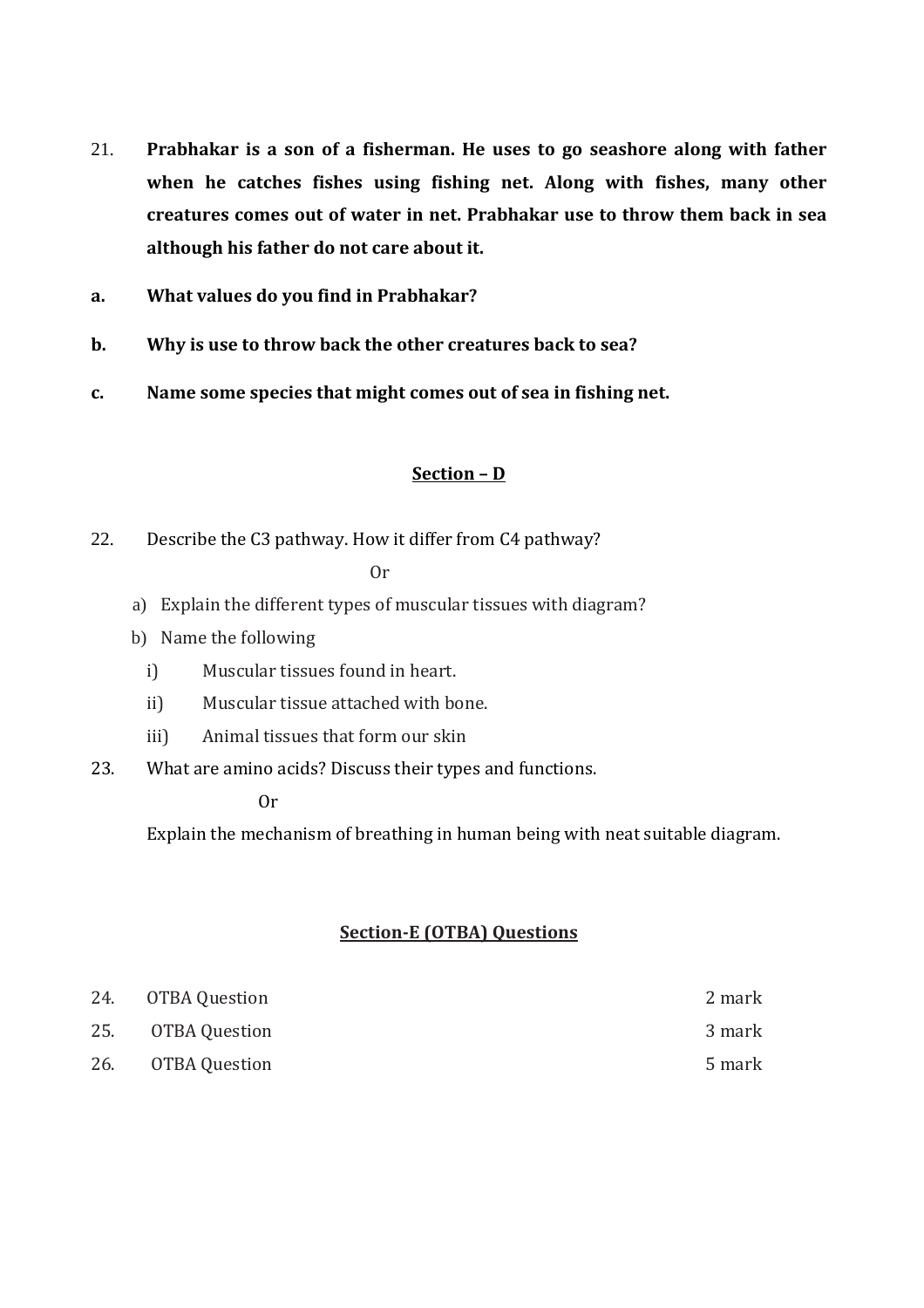## **CBSE SAMPLE PAPER – 3 Class-XI BIOLOGY (THEORY)**

#### **Time: 3 Hrs MM: 70**

### **General Instructions**

- 1. The question paper comprises of five Sections A, B, C, D and E.
- 2. All questions are compulsory.
- 3. There is no overall choice however; internal choice has been provided in one question of 2 marks, one question of 3 marks and all the two questions of five marks category. Only one option in such question is to be attempted.
- 4. Questions1 to 5 in section A are very short questions of one mark each. These are to be answered in one word or one sentence each.
- 5. Questions 6 to 9 in section B are short questions of two marks each. These are to be answered in approximately 20-30 words each.
- 6. Questions 10 to 20 in section C are questions of three marks each. These are to be answered in approximately 30-50 words each. Question 21 is of 4 marks.
- 7. Questions 22 to 23 in section D are questions of five marks each. These are to be answered in approximately 80-120 words each.
- 8. Questions 24 to26 in section E is based on OTBA of 10 marks.

## **Section – A**

- 1. What types of joints are found in skull bones and shoulder joint?
- 2. What is serum?
- 3. Define inspiratory reserve volume?
- 4. Mention two important functions of large intestine.
- 5. Why is the concentration of certain ions significantly higher in the vacuole than in the cytoplasm?

#### **Section – B**

6. What would happen if you forget to add cytokinins to the culture medium of plant tissue culture?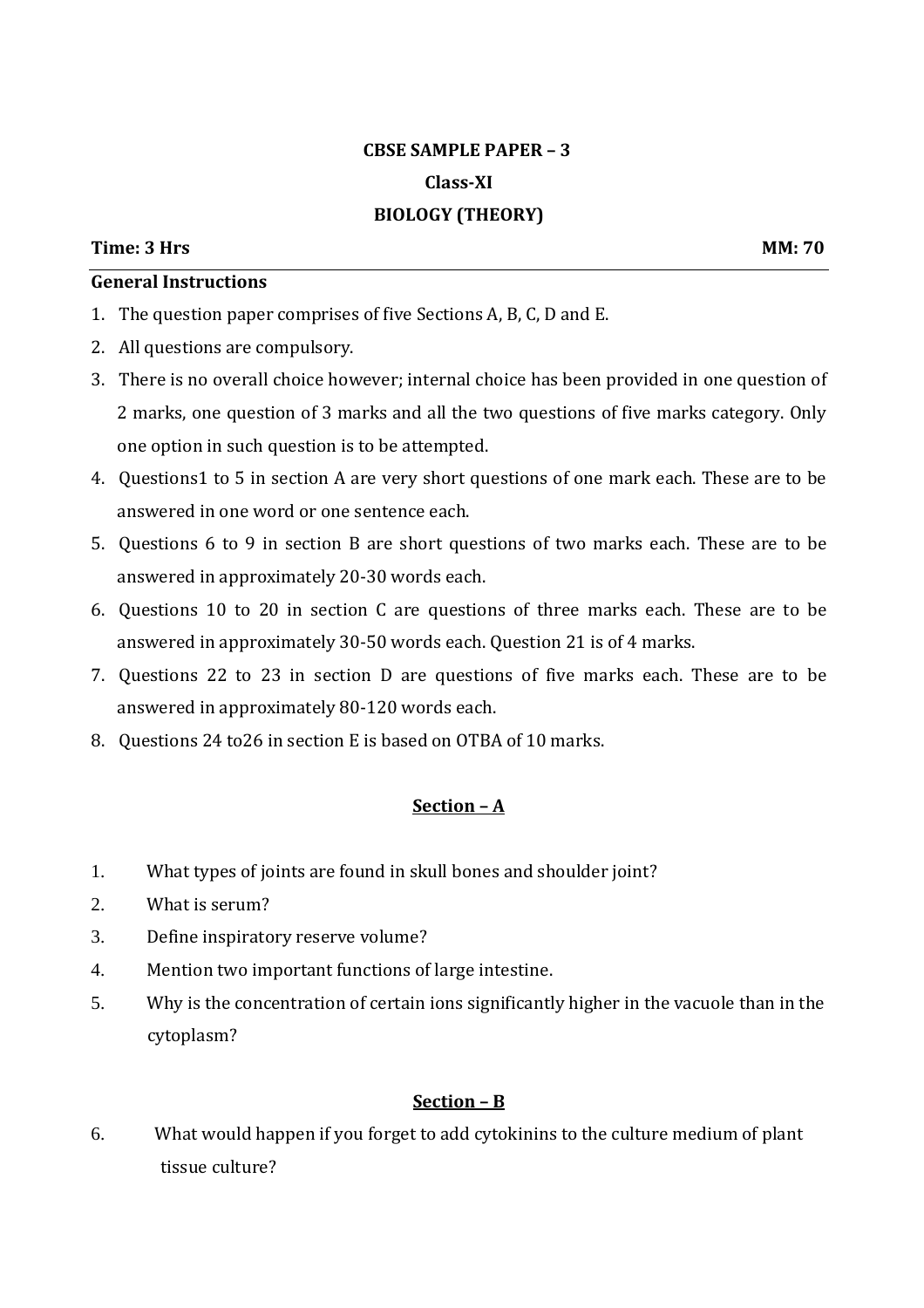- 7. What is hydroponics? How is it carried?
- 8. What is binomial nomenclature? Explain with an example.
- 9. Differentiate parenchyma and collenchyma.

Or

Give the overall equation of the chemical changes that take place in pyruvic acid during aerobic respiration in mitochondria.

#### **Section – C**

- 10. Differentiate hyperglycemia and hypoglycemia.
- 11. Cell is the basic unit of life. Discuss.

#### 12.

- a) Name two red algae from where agar is obtained.
- b) Write the structural formula of adenosine.
- 13. What is photophosphorylation? Name its types and differentiate them.
- 14. Describe the secondary structure of proteins. Give an example.
- 15. Differentiate open circulation and closed circulation.
	- Or

Explain the mechanism of generation of light-induced impulses in the retina.

- 16. Explain three common symptoms of deficiency of mineral nutrients in plants with example of an element that causes each of them.
- 17. Enumerate the chemical events that occur in the process of blood clotting.
- 18. Write six distinguishing features of class Mammalia.
- 19. What is pulmonary circulation? Describe its importance.
- 20. Describe competitive inhibition of enzyme activity with an example.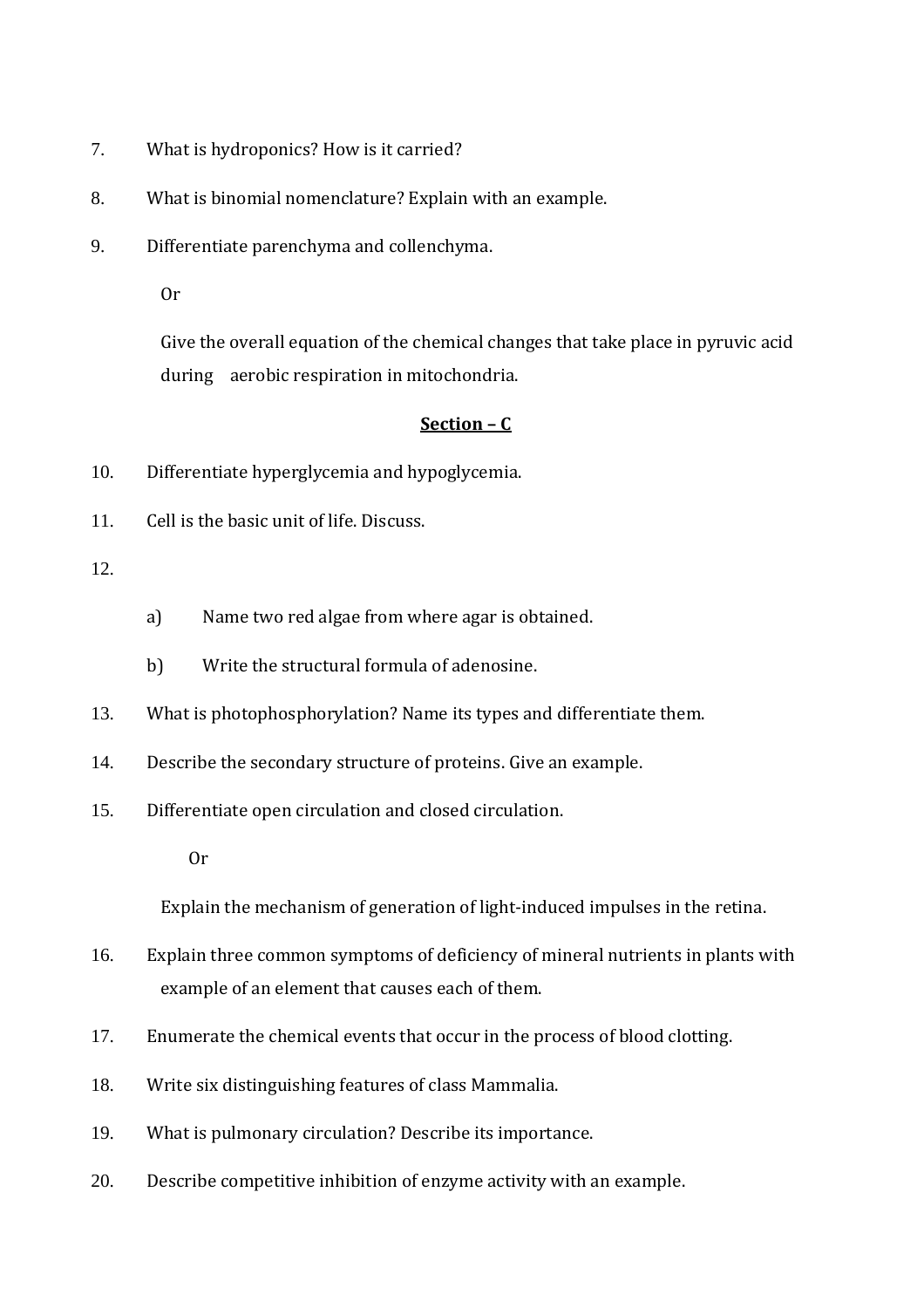- 21. **Radhika and Rekha are good friend. Radika father is a doctor but Rekha father is a worker in asbestos factory. One day Radhika visits to Rekha's home. She observed that her father is suffering from fibrosis and inflammation of lung with regular coughing. Radhika took them to her father clinic for diagnosis.** 
	- **a. What values do you find in Radhika?**
	- **b. What is the possible cause of this disease?**
	- **c. What common name is given to this kind of disease?**

22. Draw an animal cell as seen under an electron microscope and label 10 parts in it.

Or

Define turgor pressure. Describe the opening and closing of stomata with an emphasis on the role of potassium ions in the process.

23.

- a) What is centromere?
- b) How does the position of centromere form the basis of classification of chromosomes?
- c) Support your answer with a diagram showing the position of centromere
- d) on different types of chromosomes.

Or

- a. What is photoperiodism?
- b. How are plants classified based on their photoperiodic response?
- c. Explain with an example each.

| 24. | OTBA Question | 2 mark |
|-----|---------------|--------|
| 25. | OTBA Question | 3 mark |
| 26. | OTBA Question | 5 mark |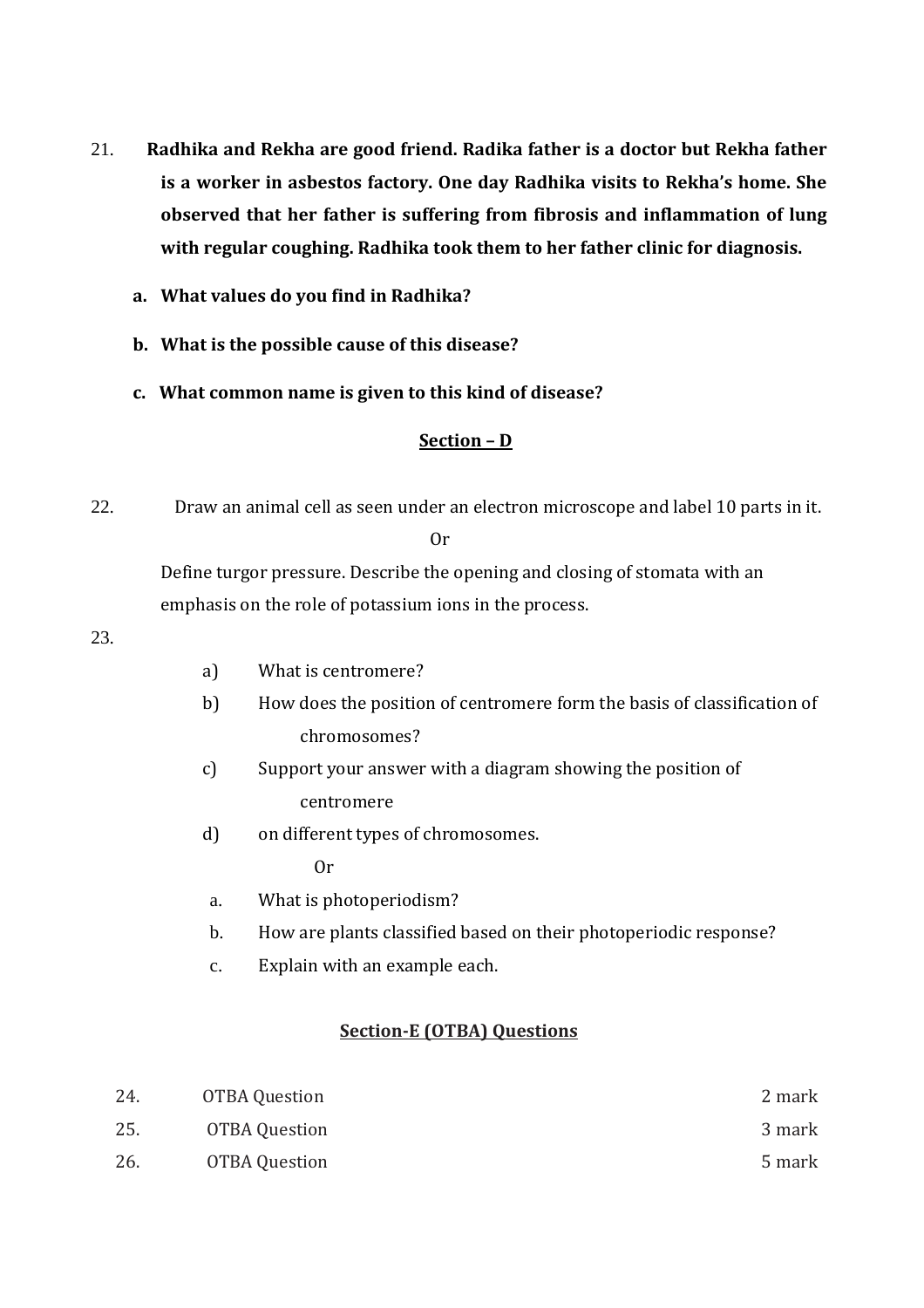## **CBSE SAMPLE PAPER – 4 Class-XI BIOLOGY (THEORY)**

## **General Instructions**

- 1. The question paper comprises of five Sections A, B, C, D and E.
- 2. All questions are compulsory.
- 3. There is no overall choice however; internal choice has been provided in one question of 2 marks, one question of 3 marks and all the two questions of five marks category. Only one option in such question is to be attempted.
- 4. Questions1 to 5 in section A are very short questions of one mark each. These are to be answered in one word or one sentence each.
- 5. Questions 6 to 9 in section B are short questions of two marks each. These are to be answered in approximately 20-30 words each.
- 6. Questions 10 to 20 in section C are questions of three marks each. These are to be answered in approximately 30-50 words each. Question 21 is of 4 marks.
- 7. Questions 22 to 23 in section D are questions of five marks each. These are to be answered in approximately 80-120 words each.
- 8. Questions 24 to26 in section E is based on OTBA of 10 marks.

#### **Section – A**

- 1. Define plasmolysis.
- 2. Give one difference between acrocentric and telocentric.
- 3. Define isotonic.
- 4. Define synapsis.
- 5. What is coronary system in circulation?

- 6. Differentiate fibrous joints and cartilaginous joints.
- 7. Why bile juice contains no digestive enzymes yet it is important for digestion?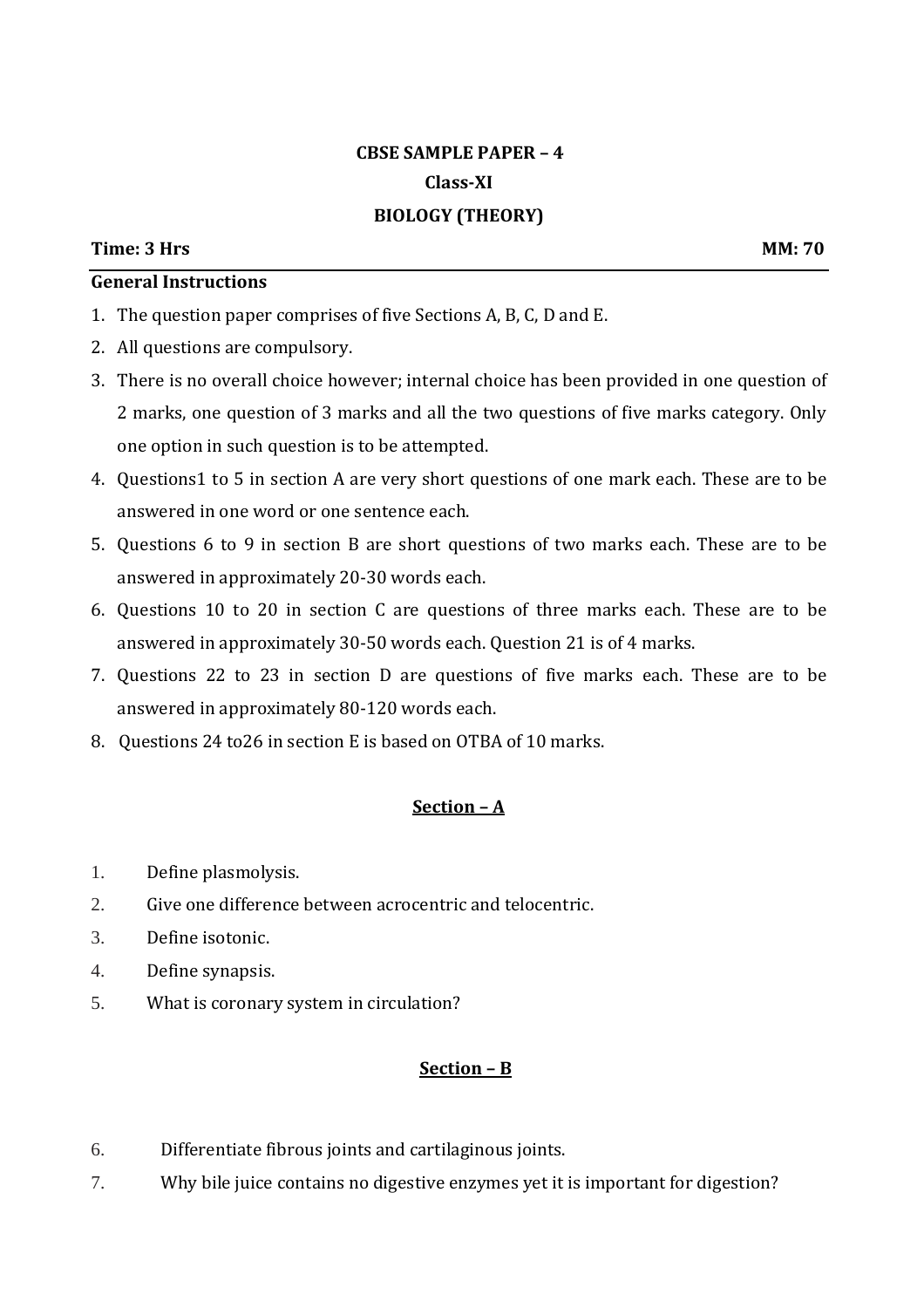The content of nucleolus is continuous with that of nucleoplasm. Comments.

- 8. What are the functions of Golgi complex?
- 9. Differentiate hyperglycemia and hypoglycemia.

### **Section – C**

- 10. Describe the process of inspiration under normal conditions.
- 11. Describe the three types of spores formed by asexual reproduction in fungi.
- 12. Describe the structure of cell wall of a plant
	- Or

Describe the female reproductive system of cockroach.

- 13. Draw a labelled diagram of a plant cell in Anaphase I.
- 14. Give the structural formula of glycerol and lecithin.

15.

- a) What is parthenocarpic fruit?
- b) Why the maize grain is not called as a seed?
- c) What is vermicomposting?
- 16. What was Van Niel's experiment? Give the equation of photosynthesis given by him.
- 17. Give reason Enumerate the peculiar features that you find in phylum chordata.
- 18. Describe the disorders of Myasthenia gravis.
- 19. Name the following along with their sources a) pregnancy hormone and b) antidiuretic hormone.
- 20. Describe in detail the cohesion theory of water transport.
- 21. **Raman and Deepak are good friends. Raman is tall but Deepak is dwarf. Deepak feels depressed due to less height. One day Deepak meets a local doctor, who advised him to take some medicine to increase his height. Next day Deepak talk the same to his friend. Who forbade him to take such medicine as it is not possible to increase the height by using medicine?** 
	- **a) What values do you find in Raman?**
	- **b) Name the hormone that controls the height.**
	- **c) What is the basis of Raman's conclusion?**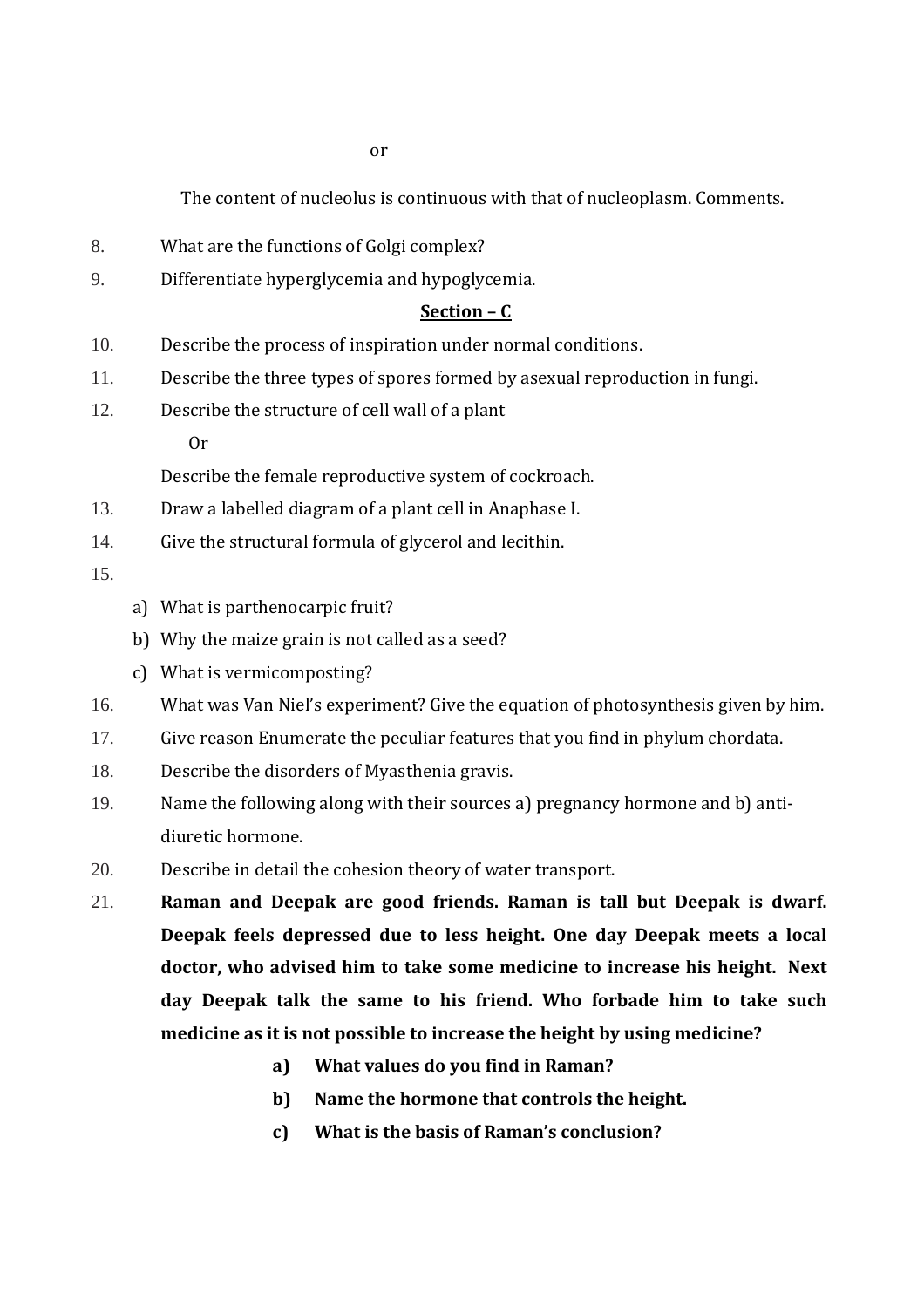22. Draw any five different shapes of prokaryotic cells. Name them.

Or

Explain TCA cycle in detail.

23. Schematically represent the interrelationship among the metabolites that undergo respiration mediated break down.

Or

Explain the steps in urine formation in a human kidney.

| 24. OTBA Question | 2 mark |
|-------------------|--------|
| 25. OTBA Question | 3 mark |
| 26. OTBA Question | 5 mark |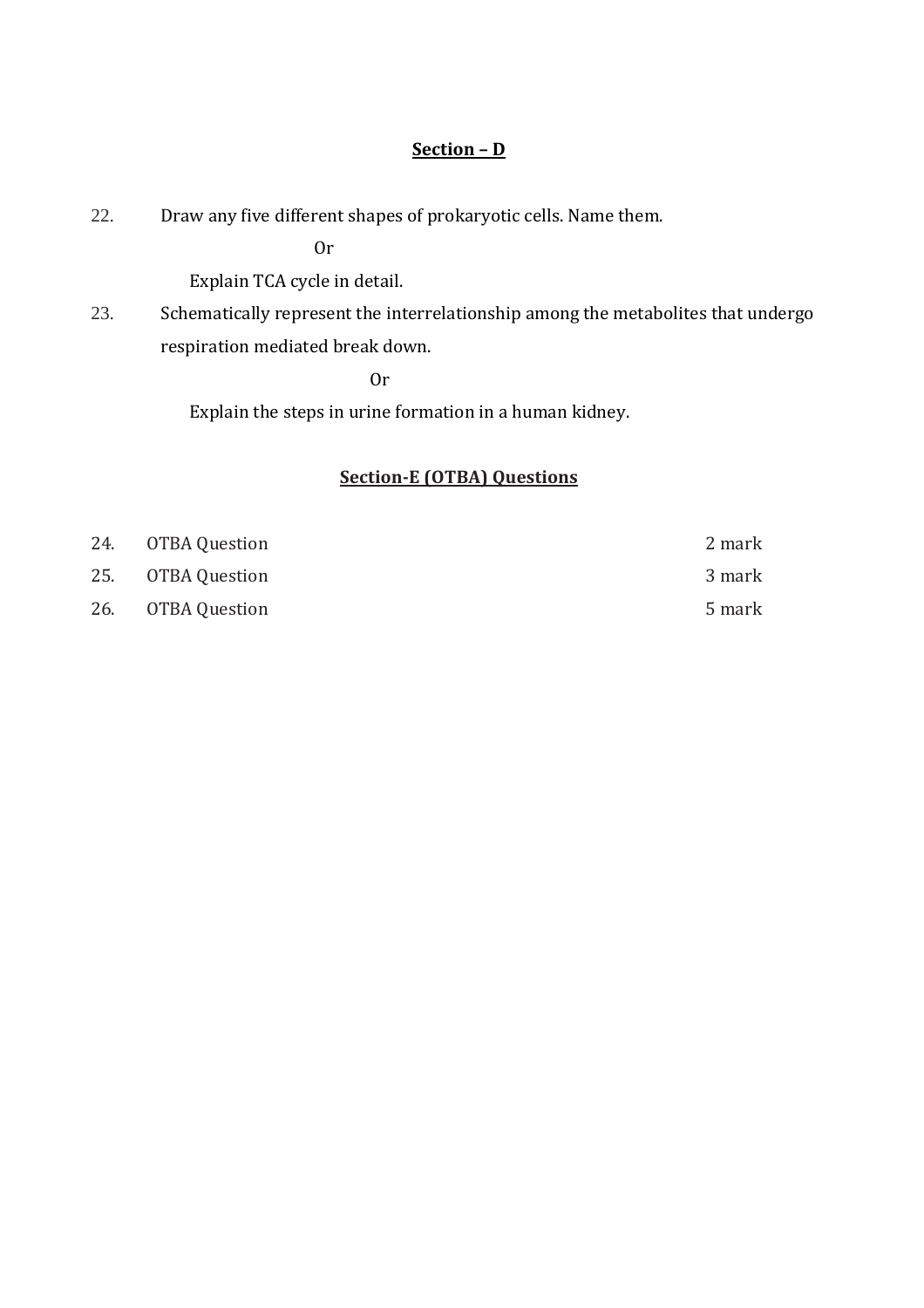# **CBSE SAMPLE PAPER – 5 Class-XI BIOLOGY (THEORY)**

#### **Time: 3 Hrs MM: 70**

### **General Instructions**

- 1. The question paper comprises of five Sections A, B, C, D and E.
- 2. All questions are compulsory.
- 3. There is no overall choice however; internal choice has been provided in one question of 2 marks, one question of 3 marks and all the two questions of five marks category. Only one option in such question is to be attempted.
- 4. Questions1 to 5 in section A are very short questions of one mark each. These are to be answered in one word or one sentence each.
- 5. Questions 6 to 9 in section B are short questions of two marks each. These are to be answered in approximately 20-30 words each.
- 6. Questions 10 to 20 in section C are questions of three marks each. These are to be answered in approximately 30-50 words each. Question 21 is of 4 marks.
- 7. Questions 22 to 23 in section D are questions of five marks each. These are to be answered in approximately 80-120 words each.
- 8. Questions 24 to26 in section E is based on OTBA of 10 marks.

#### **Section – A**

- 1. Why slime moulds are called fungus-animals?
- 2. Which hormone is called immunosuppressive and a stress hormone?
- 3. Define taxon.
- 4. What is mycoplasma? Mention its other name.
- 5. What is the cause of erythroblastosis foetalis?

- 6. What are liverworts? Why are they so called?
- 7. What is GLUT 4? Give its role in cell.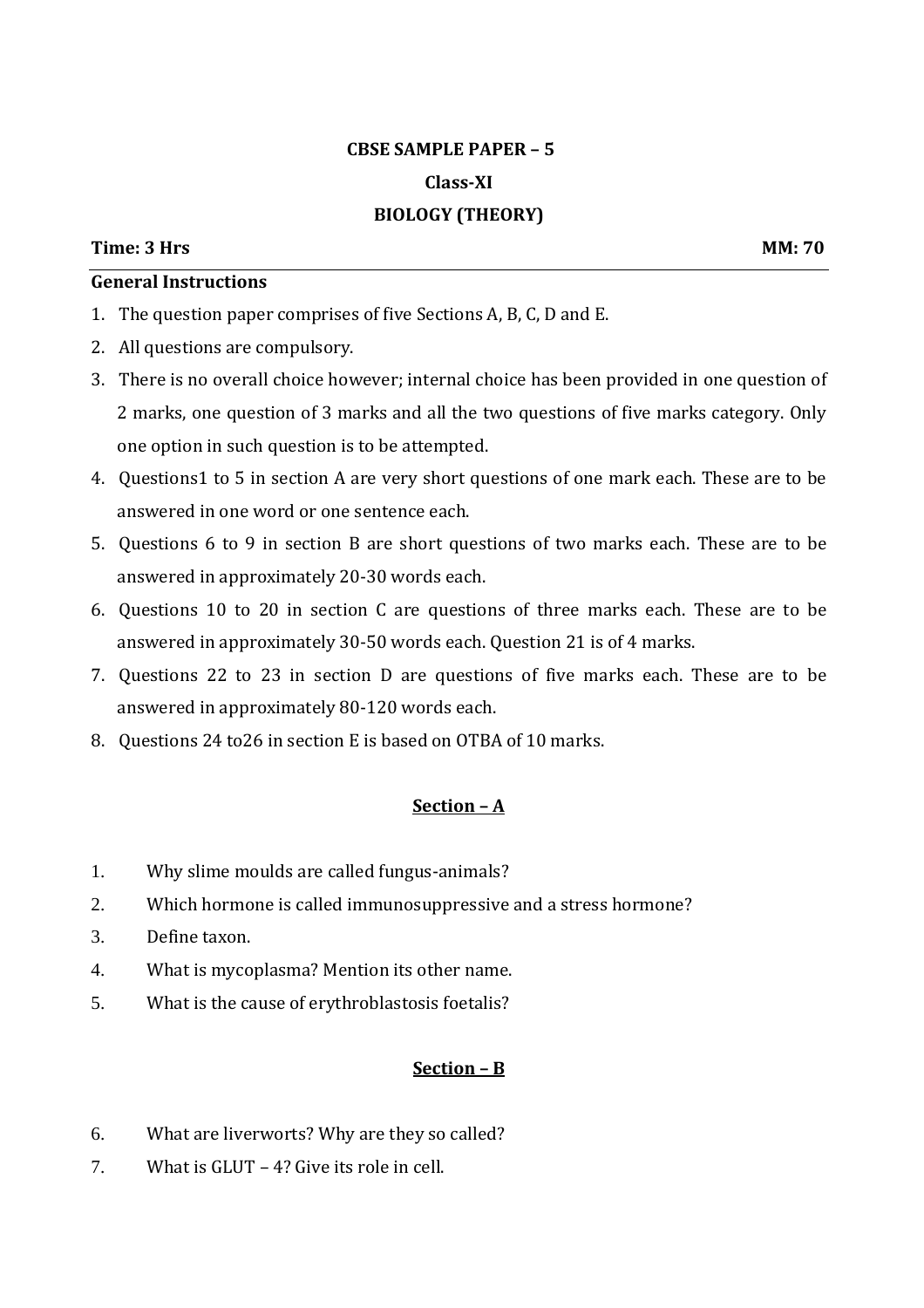8. Draw the erythrocytic cycle of malarial parasite in a human being.

Or

What are chrysophytes? Give their characteristics with suitable examples.

9. Describe the functions of the plastid.

### **Section – C**

- 10. Give reason: "Krebs cycle is also known as amphibolic pathway".
- 11. What is GERL system? Give two functions of the related cell organelle?
- 12. A nerve cell releases 36 ATPs whereas a kidney cell releases 38 ATPs by complete oxidation of one gram mole of glucose. Why?
	- a) What is fungi imperfecti?
	- b) Outline the classification of kingdom fungi
- 13. What are ERV and IRV? Give various steps involves in respiration.
- 14. What is synapse? Explain how nerve impulse is transmitted across a synapse?
	- a) Give outline classification of chordates with example of each major group.
	- b) Give two diagnostic characters of chordata.

Or

- a) Give outline classification of plant kingdom with examples of each major group.
- b) Give two diagnostic characters of gymnosperms.
- 15. Give the difference between open and closed vascular bundles.
- 16. Define
	- a) Exocrine gland
	- b) Endocrine gland and
	- c) Hormone with suitable examples.